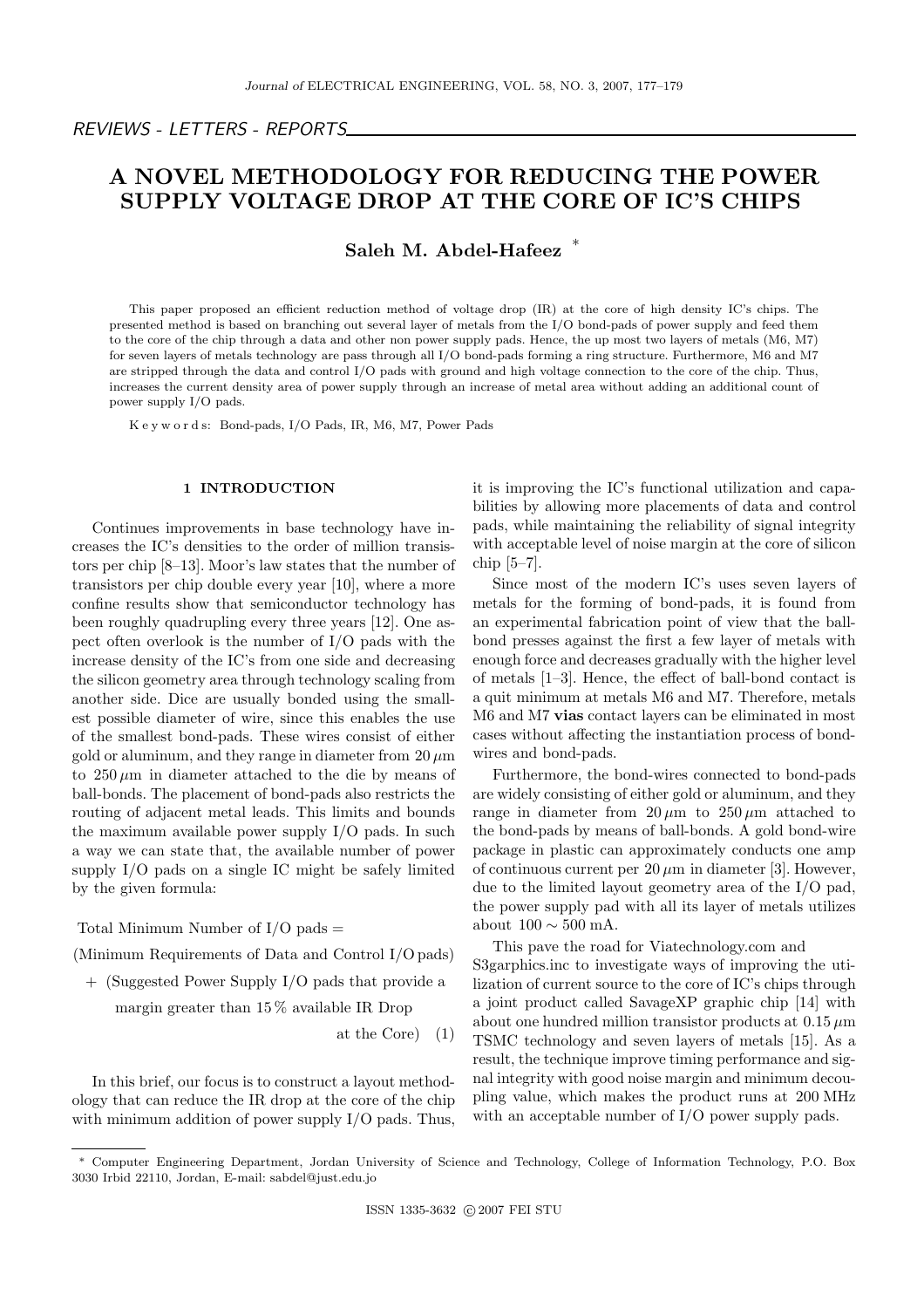

Fig. 1. Data and Control Pads layout routing topology. Fig. 2. Complete Chip layout routing topology.

#### 2 LAYOUT DESIGN METHODOLOGY

Complementary Metal Oxide Silicon (CMOS) technology primarily increase rout ability of the circuits by providing two or more layer of metals. Notably, present technology provides seven or more layers of metals which can be used as signal and power-routing layers. The bounding pads usually contain all metal layers providing a large number of **vias** contact which are used in the connection. In general, power and ground pads are repeated on the perimeter of the IC to distribute power within the circuit since they have a limited width structure; although, they are constructed from all available metal layers. Our main objective is to minimize the number of repeated power supply pads (Vdd, Vgnd) with the increase of circuit density and functionality through technology scaling factor. The proposed idea is constructed by branching out from Vdd- and Vgnd- bond-pads the last two metals (M6, M7) and routing them through all available bond- pads (ie Data, Control, and mix Power) in a form of ring bus of two metals in parallel. Then, data and control pads are used to branch in metals M6 and M7 from their bondpads to their I/O circuitry pads and then to the core of the chip as shown in Fig. 1. Metals M6 and M7 are combined and joint with all designated power supply pads at the core forming an internal ring of continuous power supply as shown in Fig. 2.

One thing to emphasis on is that the data and control bond- pads are not connected to metals M6 and M7 in a form of vias contacts; they allow metals M6 and M7 to pass through them and be stripped to the core. Then, adding an internal bus ring for Vdd and Vgnd-supply in order to collect and sum all currents to the core of the IC's. Thus, the method provides denser of current supply around 1 Amp per supply pad.



#### 3 EXPERIMENTAL RESULTS

This work is thoroughly investigated by me during my work as a senior member of technical staff at Viatechnology.com and S3graphics.inc through a product called SavageXP which was targeted for graphic chip device. The SavageXP product is implemented at  $0.18 \,\mu m$ TSMC technology with about on hundred million transistor core, and then later it shrinks to  $0.15 \mu m$  TSMC technology with an operating frequency of 200 MHz. The product has all nature of I/O pads; such as, PCI, AGP2X, AGP4X, DDR, and analog pads [13, 14]. In addition, it has different mixed level power pads for digital and analog nature pads. The main difficulty was to clear I/O ring LVS net-list and avoids any short, many script were added to fully clear LVS and make sure no unwanted short and contact is placed. The chip was run successfully at a target operating frequency of 200 MHz and went to full production. In addition, the same chip was successfully shrink down to  $0.15 \mu m$  TSMC technology with  $0.18 \mu m$ base technology and also was successfully went to full production without the need of adding an additional power supply I/O pads.

#### 4 CONCLUSION

The proposed methodology is targeted for many handheld IC's application devices and low power applications (eg 2 Watt), where the die is a quit dense with million of CMOS transistors technology and the geometry silicon area is limited with number of required power supply I/O pads, and on the other hand, the total power dissipation is less than the order of 2 watt. The method reduces the IR drop by branching out from the power supply bond-pads the topmost metals and feed them to